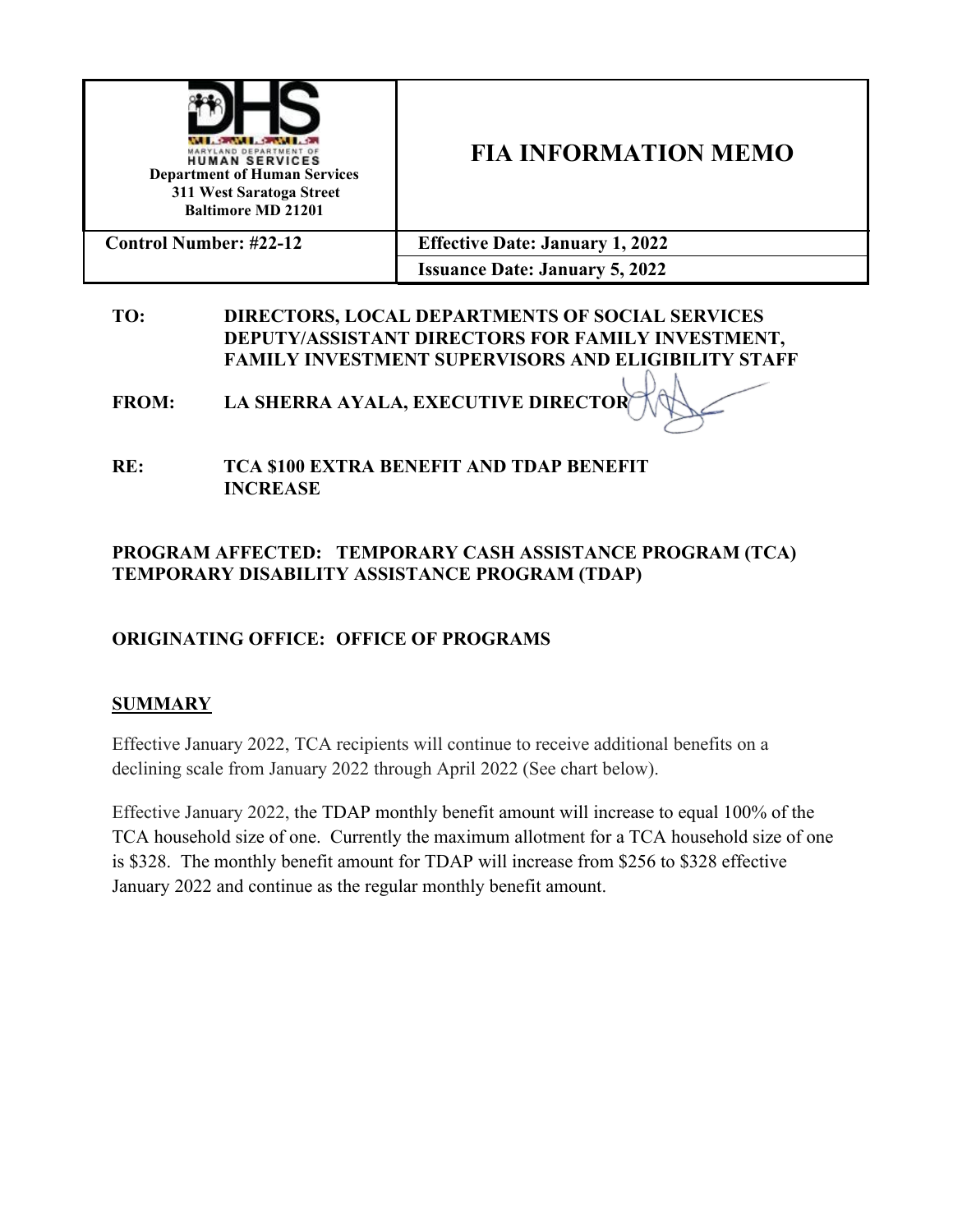The TCA additional benefits will be issued on a declining scale as shown below:

|                         | <b>January 2022</b> | <b>February 2022</b> | <b>March 2022 April 2022</b> |       |
|-------------------------|---------------------|----------------------|------------------------------|-------|
| <b>HH Size</b>          |                     |                      |                              |       |
| $\mathbf{1}$            | \$80                | \$60                 | \$40                         | \$20  |
| $\overline{2}$          | \$160               | \$120                | \$80                         | \$40  |
| $\mathbf{3}$            | \$240               | \$180                | \$120                        | \$60  |
| $\overline{\mathbf{4}}$ | \$320               | \$240                | \$160                        | \$80  |
| $5\overline{)}$         | \$400               | \$300                | \$200                        | \$100 |
| 6                       | \$480               | \$360                | \$240                        | \$120 |
| $\overline{7}$          | \$560               | \$420                | \$280                        | \$140 |
| 8                       | \$640               | \$480                | \$320                        | \$160 |
| 9                       | \$720               | \$540                | \$360                        | \$180 |
| 10                      | \$800               | \$600                | \$400                        | \$200 |

- The extra cash benefit for TCA will not count towards SNAP.
- TCA benefit amounts will return to normalcy effective May 2022.

# **NOTE:**

- All TCA customers will continue to receive their regular monthly TCA benefits for their household size in addition to the extra cash funds through April 2022.
- TDAP customers will not continue to receive the extra benefit after December 2021. TDAP customers will receive an increase in their regular benefit amount from \$256 to \$328.
	- The increase in TDAP benefits will potentially impact the customers' active SNAP case. Notification will be provided to the customer if a change should occur.
- Do not issue underpayments for the extra benefit. This extra benefit will be automatically added through the system batch process.

# **SYSTEMS UPDATES**